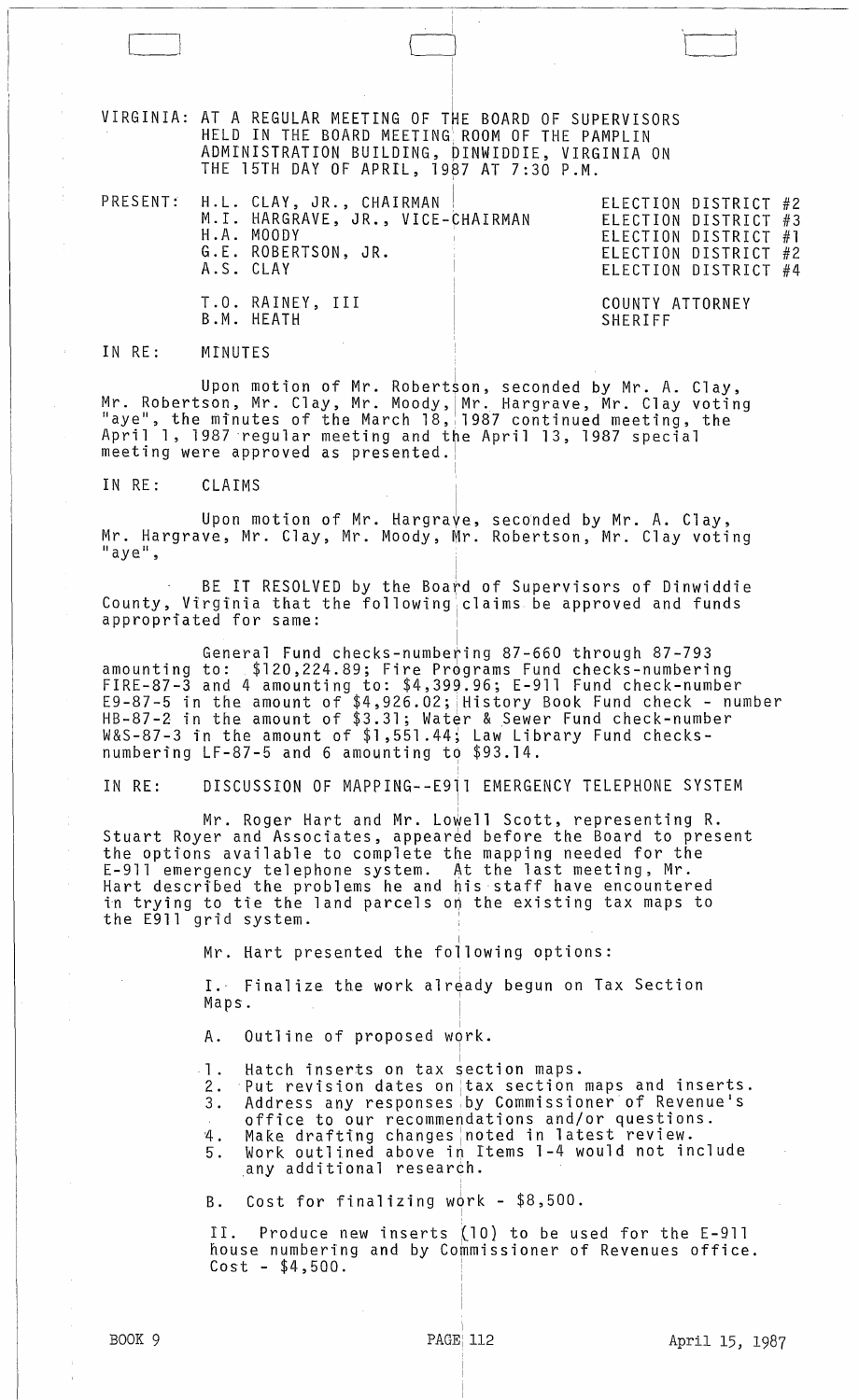III. Two options for proceeding with E-911 house numbering system.

A. New Base Maps

- 1. Maps generated from U.S.C., and G.S. quad maps<br>and rectified area photographs.<br>2. Scale of proposed maps 1" = 600'.<br>3. Map shall include the following:
- - Map shall include the following:
		- a. Single line roads<br>b. Streams, Creeks a
		- b. Streams, Creeks and rivers
		- c. Corporations limits<br>d. Road names and rout
		- d. Road names and route numbers
		- e. Subdivision outlines with reference to insert numbers.
- 4. Fee for providing this service \$67,500.
- B. Utilize existing tax section maps.
- 1. No additional research.<br>2. Road alignment and scal
- 2. Road alignment and scale are inaccurate.
- 3. Property lines would have no meaning on this map resulting in clutter.
- 4. There will be future problems with assignment of house numbers due to inconsistency of
- road location.<br>Building owner and parcel owner may not agree 5. Building owner and parcel owner may not agree and buildings may fallon parcel lines due to inaccuracy of maps.
- 6. Congestion of maps will be increased since house numbers will have to be placed adjacent to building. Original method was to reference parcels to house numbers in borders.
- IV. Summary of cost for proceeding with E-911 house numbering system:

| Α. | New Base Maps | \$67,500 |
|----|---------------|----------|
|    | New Inserts   | 4,500    |
|    | Total         | \$72,000 |
|    |               |          |

B. Utilize Existing Maps: New Inserts \$ 4,500

Mr. Robertson asked if the \$8500 in Option I will enhance the E911 system or will it enhance the Commissioner of Revenue's tax maps.

Mr. Hart stated the work described in Option I was not needed for the E911 system.

Mrs. Debbie Marston, Deputy Commissioner of Revenue, stated the \$8500 was needed to clean up the existing tax maps and answer questions that have been brought up.

Mr. Robertson asked if the \$4500 will get the E911 system in operation and get usage of the fee that citizens are paying. Mrs. Marston stated that the inserts are needed for the subdivision.

Mr. Hargrave asked of the money already spent on existing maps, what part was E911 and what was Dept. of Taxation; was all that work necessary? Mr. Hart stated when they originally started, they tried to attach the parcel numbers to the house numbers. Mr. Hargrave stated, so all that effort was for E911. Mr. Hart stated yes.

Mr. Hargrave added if we carry through, it will not all have served E911. If we choose to use the tax maps, have listed all the inaccuracies, those problems will exist. We could finish E911 with \$4500 if use existing tax maps. Mr. Hart said yes.

 $\begin{array}{c} \begin{array}{c} \begin{array}{c} \begin{array}{c} \end{array} \\ \begin{array}{c} \end{array} \\ \begin{array}{c} \end{array} \\ \begin{array}{c} \end{array} \end{array} \end{array} \end{array}$ 

÷.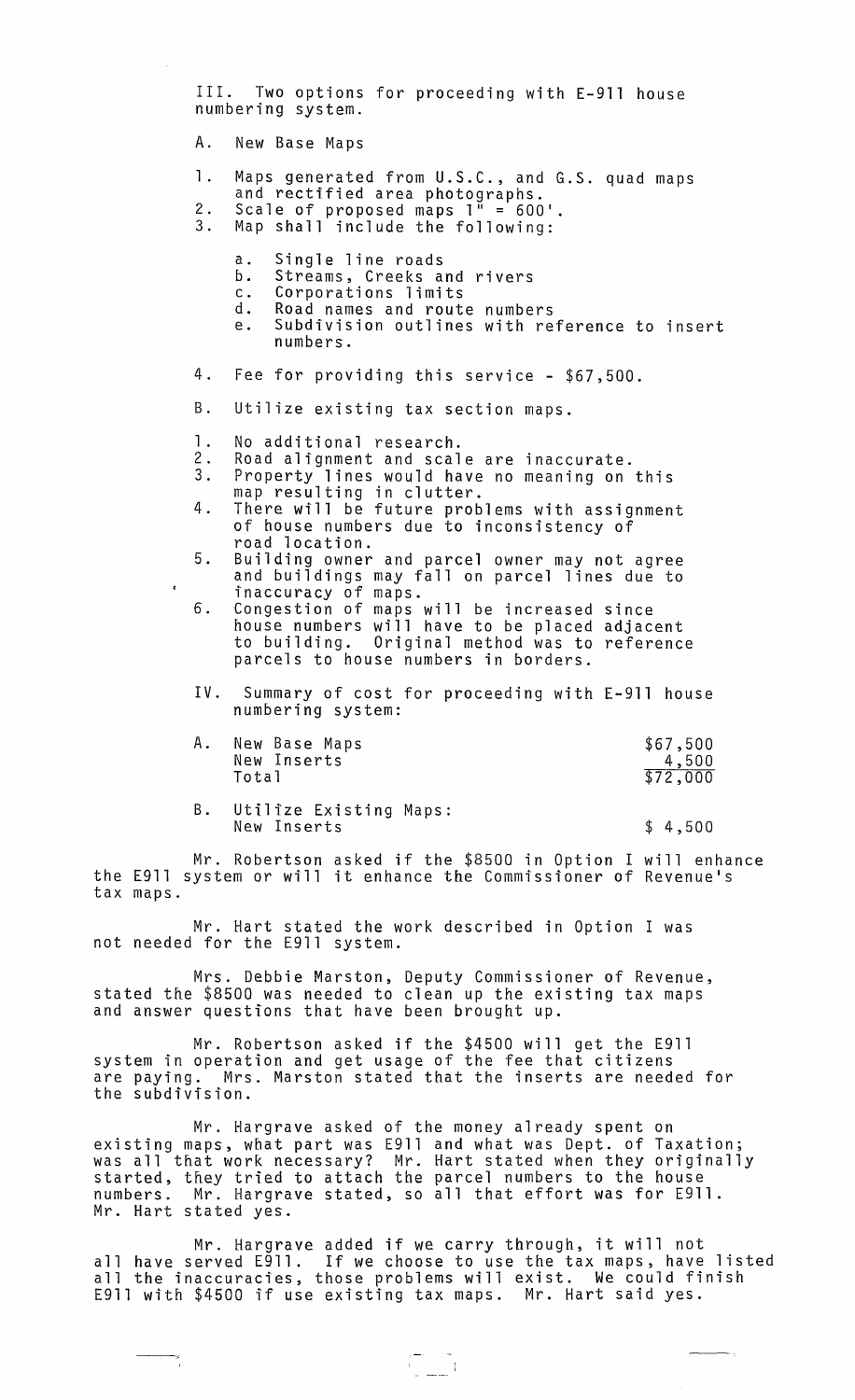Mr. Hargrave stated the other option looks better, but it is twice as expensive.

 $\begin{array}{|c|c|} \hline \quad \quad & \quad \quad & \quad \quad \\ \hline \quad \quad & \quad \quad & \quad \quad \\ \hline \quad \quad & \quad \quad & \quad \quad \\ \hline \quad \quad & \quad \quad & \quad \quad \\ \hline \quad \quad & \quad \quad & \quad \quad \\ \hline \quad \quad & \quad \quad & \quad \quad \\ \hline \quad \quad & \quad \quad & \quad \quad \\ \hline \quad \quad & \quad \quad & \quad \quad \\ \hline \quad \quad & \quad \quad & \quad \quad \\ \hline \quad \quad & \quad \quad & \quad \quad \\ \hline \quad \quad & \quad \quad & \quad \quad \\ \hline \quad \quad & \quad \$ 

Mr. Hart stated Option II  $\mathsf{IA}$  was dismissed when it was discussed before because the County wanted to tie the house to the parcel number. It was a good idea at the time. If the new base maps are chosen, the County could transfer the land parcels later and have a good set of maps. For the long run, using the existing tax maps, Mr. Hart stated he didn't know how good that would be.

Mr. A. Clay stated they hpped the Department of Taxation would clean the tax maps up in the future. Mrs. Marston stated she hoped so. But the \$8500 is just to get the tax maps useable again. They.sell copies of the maps too and she would be afraid to sell them as they are now.

Mr. Hargrave asked since alot of the groundwork is done and it would be less costly for the State, could the Commissioner of Revenue apply to the State for extra money to complete the maps since it is clearly a state functioh?

I

Mr. A. Clay asked if the state did the necessary work, will the maps be accurate. Mr. Hart said no, the base will always be off and houses will be off. It's a \$8500 job now. ainays be on and houses will be onl. It s a posoo job now.<br>In the future, if you want to make it accurate, you'll have to change all the house numbers.

Mr. Scott stated the County will have to correct the maps and the house numbering system and then it will be based on inaccurate maps.

Mr. Robertson asked Mr. Hart if he felt comfortable that the prices he was presenting were firm prices.

Mr. Hart stated yes. They have contacted the printers and the base maps are done. With the estimates presented before, he did not know what was wrong on the maps.

I

I

 $M_{\rm r}$ . Moody stated he felt the maps should be correct for the E911 emergency telephone system.

Upon motion of Mr. Hargrave, seconded by Mr. Robertson, Mr. Hargrave, Mr. Robertson, Mr. Clay, Mr. Moody, Mr. Clay voting "<br>"aye",

BE IT RESOLVED that the Board of Supervisors of Dinwiddie County, Virginia accepts Option IlIA for new base maps and Option II for new inserts to proceed with the emergency 911 house numbering system as presented~ by R. Stuart Royer and Associates at a total cost of  $$72,000;$  and

BE IT FURTHER RESOLVED by the Board of Supervisors of Dinwiddie County, Virginia that the Commissioner of Revenue appeal to the State for an appropriation to complete the work needed on the existing tax· maps. . I

IN RE: PUBLIC HEARING--P-87-1--ELMO, INC.--RONALD ELDER

This being the time and place as advertised in the Progress-Index on Wednesday, April l.and Wednesday, April 8, 1987 for the Board of Supervisors to conduct a public hearing to consider for adoption an ordinance to bhange the district classification of Section 22, Parcel 31, containing 7.47 acres and parcels 31A and 31B containing 7.78 acres from Business, General, B-2 to Industrial, General, M-2. .

i

The County Administrator reviewed the application and the action taken by the Planning Commission which was approval at its April ,8, 1987 meeting. He pointed out that this property was originally zoned M-2 and the previous owner had it rezoned to Business B-2.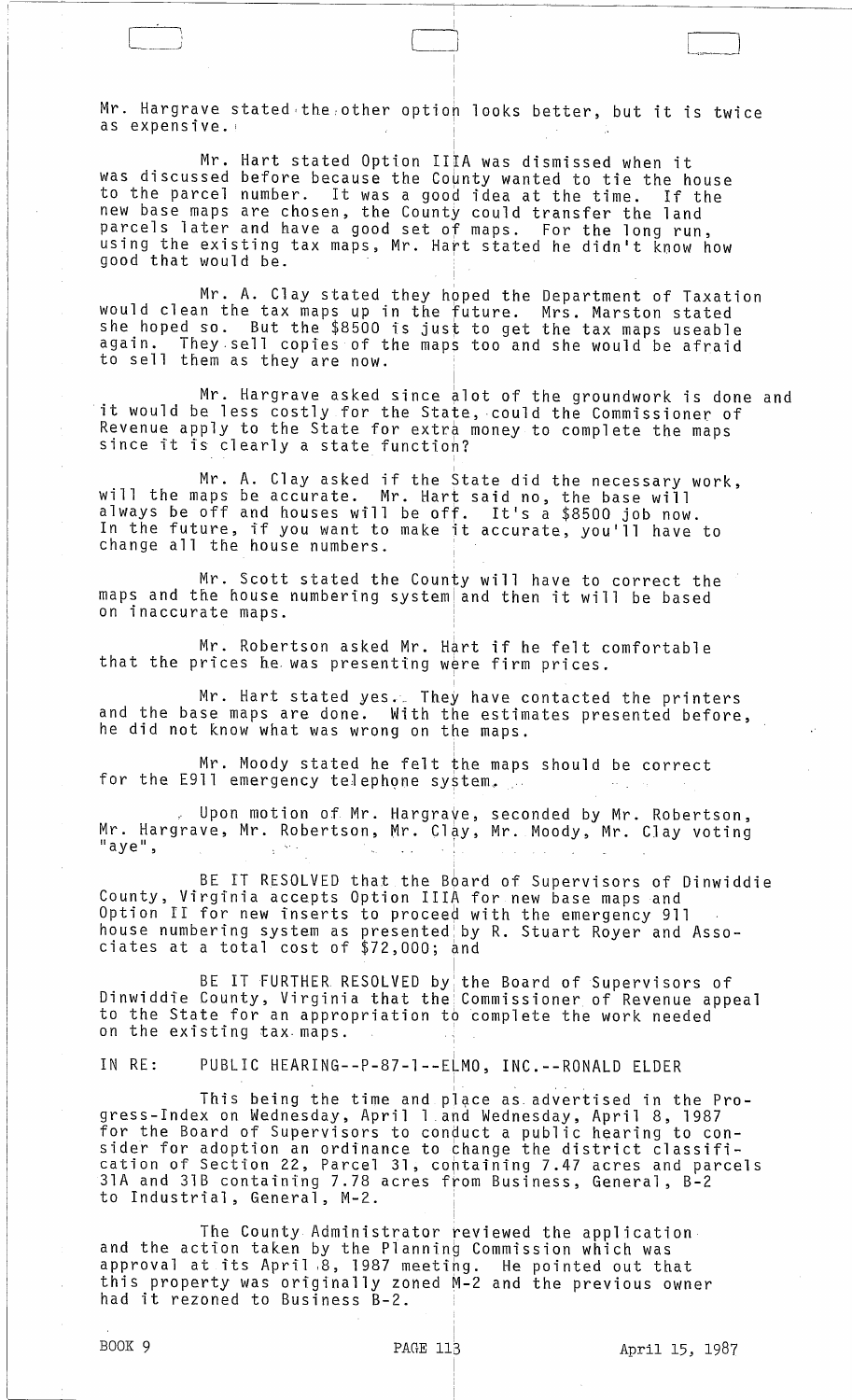Mr. Elder was present in support of his rezoning appli- cation. Mr. Elder stated he plans to build a concrete plant on the site and also to move his construction business there from Petersburg. He stated he would employ 40 people.

Mr. H. Clay asked if he would employ any new people.<br>Mr. Elder stated he would try to.

Upon motion of Mr. Robertson, seconded by Mr. Hargrave, Mr. Robertson, Mr. Hargrave, Mr. Clay, Mr. Moody, Mr. Clay voting<br>"aye",

BE IT ORDAINED by the Board of Supervisors, Dinwiddie County, Virginia that the district classification of Section 22, Parcel 31 containing 7.47 acres and parcels 31A and 31B containing 7.78 acres be amended from Business, General, B-2 to Industrial, General, M-2. Said parcels of land are desig- nated by tax maps as bound on the north by State Route 142, and on the east by the lands of Raymond Mayes, on the south by the abandoned RR line of Seaboard Coastline and on the west by the lands of C.Y. Nobles, et ux., located in the Rohoic District Dinwiddie County, Virginia.

In all other respects said zoning ordinance is hereby reordained.

IN RE: PUBLIC HEARING--P-87-2--DAV1D ROANE

This being the time and place as advertised in the Progress-Index on Wednesday, April 1 and Wednesday, April 8, 1987 for the Board of Supervisors of Dinwiddie County, Virginia to conduct a public hearing to consider for adoption an ordinance to change the district classification of Sec. 20, Parcel 34 containing 10.0 acres from Business, General B-2 to Industrial Limited M-l.

The County Administrator reviewed the application and the action taken by the Planning Commission which was approval at its April 8, 1987 meeting.

Mr. David Roane appeared in support of his application. No one spoke in opposition.  $\overline{\phantom{a}}$ 

Mr. Roane stated he wanted to move his counter top shop to a new building which would exceed the 5,000 sq. ft. building size allowed under the present zoning.

Mr. H. Clay asked if he would be adding any new employees. Mr. Roane stated if the business grows, he would add 3 or 4.

Mr. Robertson stated he understood Mr. Roane chose the West side to add the building to allow the use of the existing parking lot. Mr. Roane stated that was correct. He also has a forklift there and the crossover on the road is convenient to both buildings on that side.

Mr. Moody stated that the M-l district is more restrictive and does not restrict residential activity in the area. The B-2 zoning is more open. He, therefore, felt the request should be approved.

Mr. Hargrave advised Mr. Roane that if the request was approved, he would be rezoning all of the property to the East as well which might limit him in the future. Mr. Roane stated he wanted to stay with his request as it is.

Upon motion of Mr. Robertson, seconded by Mr. A. Clay, Mr. Robertson, Mr. Clay, Mr. Moody, Mr. Hargrave, Mr. Clay voting<br>"aye",

BE IT ORDAINED by the Board of Supervisors, Dinwiddie, Virginia that the district classification of section 20, parcel

 $\frac{1}{2}$ 

 $\frac{1}{\sqrt{2}}$ 

 $\label{eq:2.1} \begin{array}{ll} \mathcal{L}_{\text{max}}(\mathcal{L}_{\text{max}}) & \mathcal{L}_{\text{max}} \\ \mathcal{L}_{\text{max}}(\mathcal{L}_{\text{max}}) & \mathcal{L}_{\text{max}}(\mathcal{L}_{\text{max}}) \end{array}$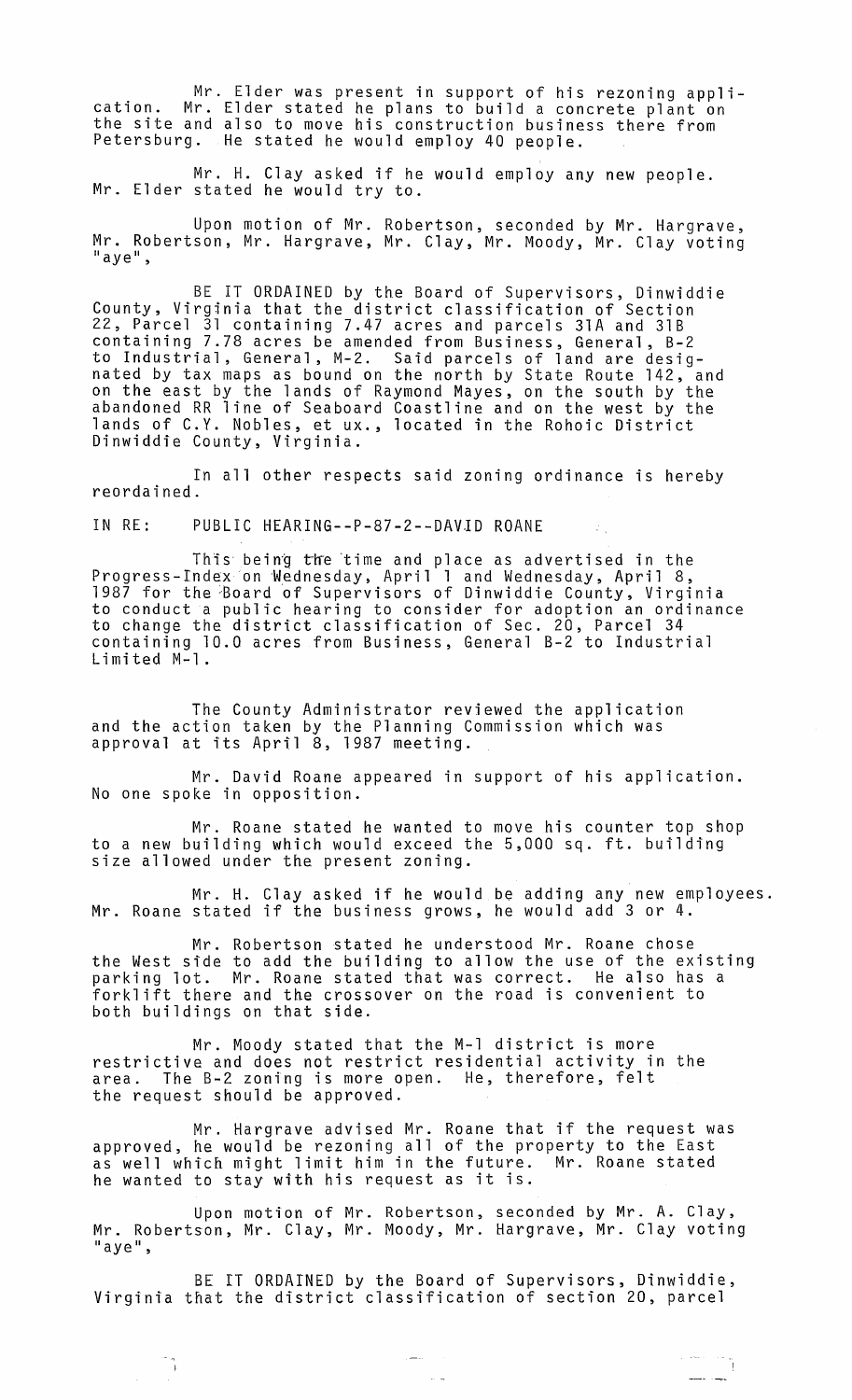34 containing 10.0 acres be amended from Business, General, B-2<br>to Industrial, Limited, M-1. Said parcel of land is designated by tax maps as bound on the west by State Route 632, on the south by U.S. Route 460, on the east by the land of Gilbert Marek and on the north by the right of way of Norfolk and Western Railroad, located in the Namozine District, Dinwiddie County, Virginia.

]

In all other respects said zoning ordinance is hereby reordained.

IN RE: BINGO & RAFFLE PERMIT--ST. JOHN'S CATHOLIC CHURCH

 $\begin{pmatrix} 1 & 1 \\ 1 & 1 \end{pmatrix}$ 

Upon motion of Mr. Hargrave, seconded by Mr. A. Clay, Mr. Hargrave, Mr. Clay, Mr. Moody, Mr. Robertson, Mr. Clay voting<br>"aye", the following resolution was adopted:

WHEREAS, St. John's Catho<mark>lic Church has made appli-</mark> cation to the Board of Supervisors for a Bingo & Raffle permit;<br>and

WHEREAS, the Church meets the requirements of the Code of Virginia and has paid the \$10.00 application fee;

NOW THEREFORE BE IT RESOLVED by the Board of Supervisors<br>of Dinwiddie County, Virginia that St. John's Catholic Church be granted a Bingo & Raffle permit for the calendar year 1987.

1 IN RE: AUTHORIZATION TO ADVERTISE PUBLIC HEARING--SCHOOL BOARD APPOINTMENTS <sup>I</sup>

Upon motion of Mr. Robertson, seconded by Mr. A. Clay, Mr. Robertson, Mr. Clay, Mr. Moody, Mr. Hargrave, Mr. Clay voting<br>"aye", the School Board appointments were authorized to be advertised for a public hearing to be held on Wednesday, May 20, 1987. <sup>I</sup>

JOB TRAINING PARTNERSHIP ACT--APPOINTMENT TO PRIVATE INDUSTRY COUNCIL IN RE:

The Board received a letter from Mrs. Hattie M. Walker, asking that she not be reappointed to the South Central Private Industry Council when her term expires June 30, 1987. She recommended Mr. N.C. Olgers, Vocational Director, be appointed since he has attended some of the Council meetings and in view of new legislation and the at-risk youth, she feels it is imperative that someone from the School system serve, on this Council.<br>that someone from the School system serve, on this Council.

Upon motion of Mr. Hargrave, seconded by Mr. A. Clay, Mr. Hargrave, Mr. Clay, Mr. Moody, Mr. Robertson, Mr. Clay voting<br>"aye", I

BE IT RESOLVED that the Bbard of Supervisors of Dinwiddie County, Virginia endorses the appoirtment of Mr. Norman C. Olgers to the South Central.Private Industry Council to replace Mrs. Hattie M. Walker, whose term expires June 30, 1987.

I

IN RE: ASSISTANCE: ON COMPLETING TAX MAPS

Mr. W.E. Bolte, Commissioner of Revenue, stated he had furnished his maps to be used for the E911 system and he didn't want them to be not finished. He stated he didn't mind asking for the money but wanted to know whether the Board wanted him to contact the Dept. of Taxation or the Compensation Board. The Board advised him to try either, source.

Mr. Hargrave stated the County has relieved the Dept. of Taxation of some money they would have had to spend.

Mr. Bolte stated if the Board doesn't get the assistance, don't forget the Comissioner of Revenue's maps.

I

I I